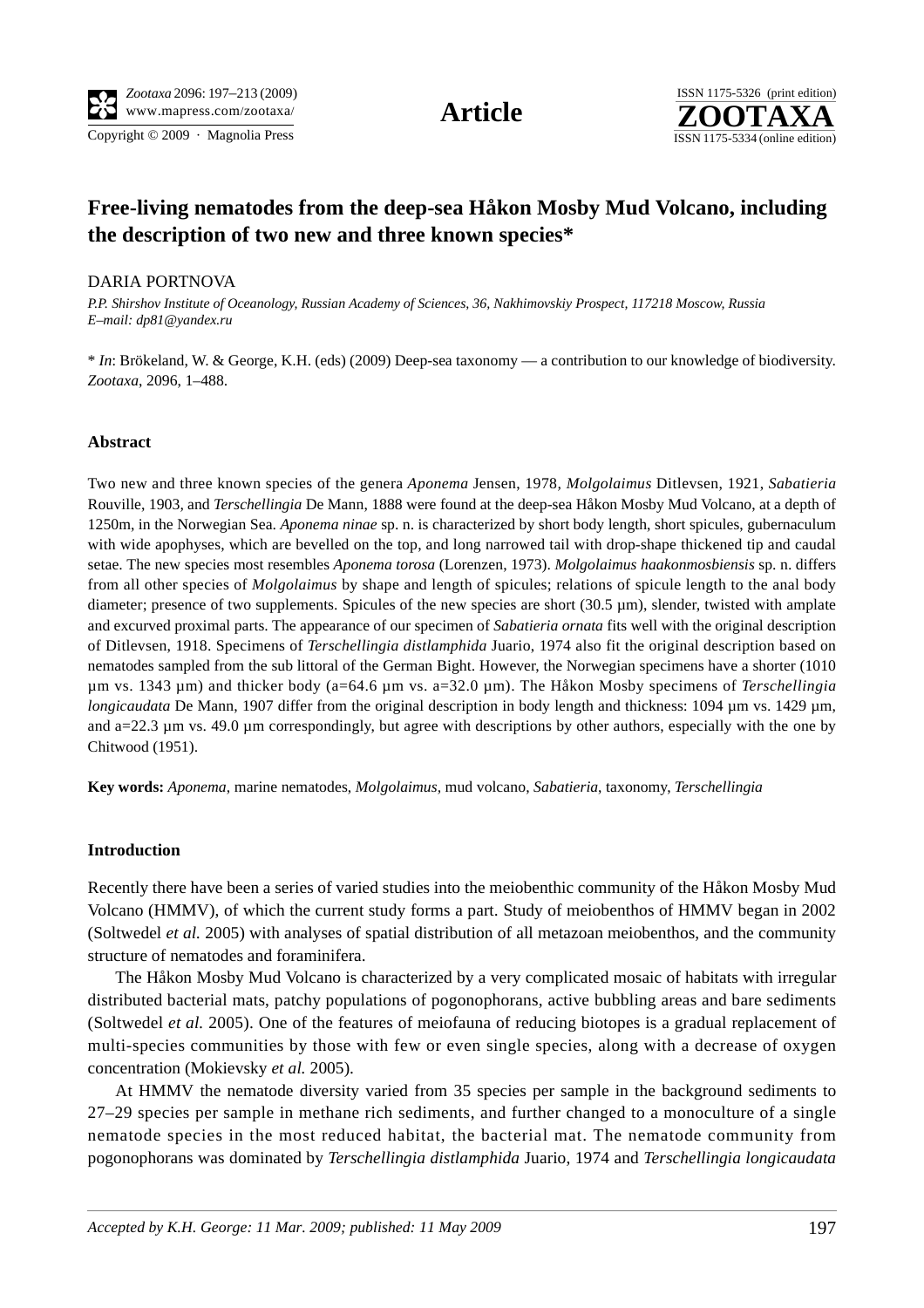De Mann, 1907 jointly constituting 21–32% of specimens whilst *Aponema ninae* sp.n*.* was 12–13% specimens. One of the abundant species in the sample from 'bare' sediment was *Sabatieria ornata* Ditlevsen, 1918, and it dominated at one of the stations of pogonophoran fields (27% of identified specimens in samples). Several species of nematodes were recorded only from reduced sediments in the caldera and they were absent in the background sediment samples. Among them was the new species of *Molgolaimus*  Ditlevsen, 1921; this species was also present on pogonophoran fields  $(4–5%$  of identified specimens) (Portnova *et al.* submitted).

# **Materials and methods**

Sediment samples were obtained at the Håkon Mosby Mud Volcano by the RV POLARSTERN expedition ARK XVIII/I in summer 2002 (Soltwedel et al. 2005). A total of 11 stations were sampled with a videocontrolled multiple corer (MUC) taking almost undisturbed sediment samples. Six stations were analyzed for nematode community diversity and distribution patterns (Soltwedel *et al.* 2005; Portnova *et al.*, submitted). Sediment samples were taken from 1277–1294 m depth (Table 1). One station (272) was located in the centre of caldera. Four stations were aligned along a short transect at the southern rim of the volcano: these were three stations (263B, 283A and 283B) from pogonophoran fields and one station was from the bacterial mat (263A). The station 274 was taken about 1km east of volcano's rim. Environmental parameters were analysed at each station in sub-samples taken randomly from cores in each cast. Further details have been given by Soltwedel *et al.* (2005).

| <b>Station</b> |             | Coordinates | Depth $(m)$ | Habitat                              |
|----------------|-------------|-------------|-------------|--------------------------------------|
| St.263A        | 72°00.048'N | 14°43.504'E | 1288        | Bacterial mat                        |
| St.263B        | 72°00.017'N | 14°43.900'E | 1294        | Pogonophoran fields                  |
| St.283A        | 72°00.034'N | 14°43.212'E | 1288        | Pogonophoran fields                  |
| St.283B        | 72°00.034'N | 14°43.425'E | 1287        | Pogonophoran fields                  |
| St.272         | 72°00.234'N | 14°43.728'E | 1288        | Bare sediment from centre of caldera |
| St.274         | 72°00.096'N | 14°45.890'E | 1277        | Background sediment                  |

**TABLE 1.** Site description and habitat characteristics.

Samples for faunal analyses were taken randomly from each multicorer tube at each station with 20 ml disposable syringes with cut–off anterior ends; the surface area of a syringe was  $3.2 \text{ cm}^2$ . Samples were sectioned horizontally in 1 cm layers and analyzed separately down to 5 cm depth. Each layer was fixed by 7% formalin on board. For investigations of meiofauna, sediment samples were stained with Rose Bengal, washed through a set of sieves with mesh sizes of 500, 250, 125, 65 and 32  $\mu$ m and sorted under a low power stereo microscope. Extracted nematodes were placed into bowls with Seinhorst solution (70 parts of distilled water, 29 parts 95% ethanol and 1 part of glycerine) (Seinhorst 1959). Then the bowls were warmed up in thermostat set at 30°C to evaporate alcohol and water. During this procedure nematodes gradually got saturated with glycerine and, as a result, got lighter. Then specimens were mounted into permanent glycerine slides with a paraffin ring, using glass beads as separators for microscopy. Taxonomic studies were examined using a Olympus CX-41 and BX-50 microscopes.

Drawings and all measurements were made with Olympus BX–41 microscope.

Type specimens were deposited in the collection of the P.P. Shirshov Institute of Oceanology (Moscow, Russia).

Abbreviations

a—body length divided by maximum body diameter;<br>a.b.d.—anal body diameter,  $(\mu m)$ ;<br> $\cdot$  *Zootaxa* 2096 © 2009 Magnolia Press

a.b.d.—anal body diameter,  $(\mu m)$ ;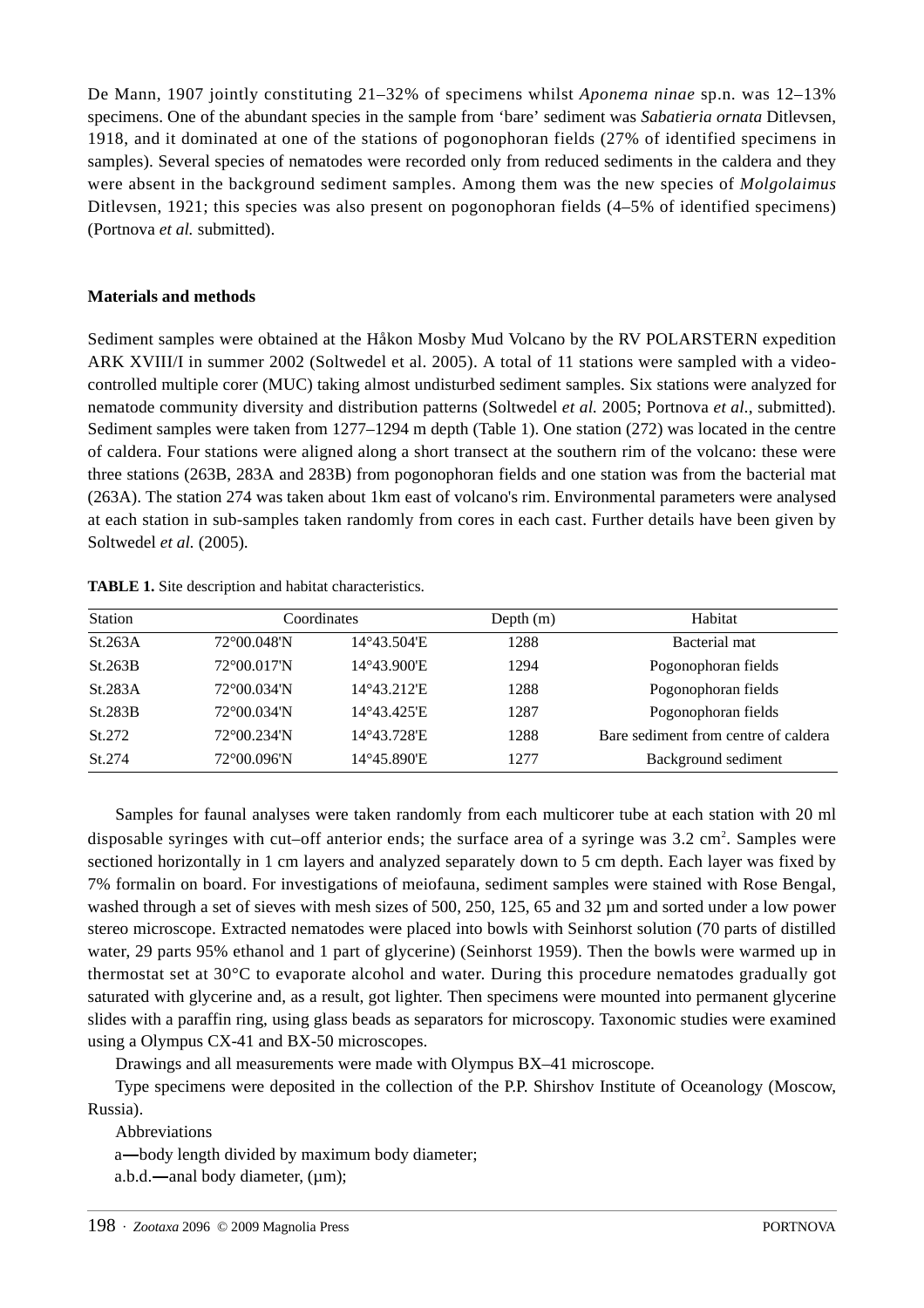am.w.—width of the amphidial fovea, as percentage of corresponding body diameter,  $(\%)$ ; —width of the amphidial fovea, as percentage of corresponding body diameter, (%);<br>w.—width of the amphidial fovea, (µm);<br>n.—distance from anterior end to glandular cell of renetta, (µm);<br>s.amph.—distance from the anterior amph.w.—width of the amphidial fovea,  $(\mu m)$ ; —width of the amphidial fovea, (µm);<br>—distance from anterior end to glandul<br>mph.—distance from the anterior end t<br>r length divided by esophageal length; ant.ren.—distance from anterior end to glandular cell of renetta, (um); —distance from anterior end to glandular cell of renetta,  $(\mu m)$ ;<br>amph.—distance from the anterior end to the cephalic setae beh<br>y length divided by esophageal length;<br>length divided by cloacae level; ant.c.s.amph.—distance from the anterior end to the cephalic setae behind the amphidial fovea, (µm);<br>b—body length divided by esophageal length;<br>c'—tail length divided by cloacae level;<br>c—body length divided by tail length b—body length divided by esophageal length; —body length divided by esophageal length;<br>'—tail length divided by cloacae level;<br>—body length divided by tail length;<br>.b.d.—corresponding body diameter; c'-tail length divided by cloacae level; —tail length divided by cloacae level;<br>—body length divided by tail length;<br>b.d.—corresponding body diameter;<br>on.t.l.—length of conical part of tail (µ c—body length divided by tail length;<br>
.b.d.—corresponding body diameter;<br>
on.t.l.—length of conical part of tail (iam.am.—body diameter at the level c.b.d.—corresponding body diameter; —corresponding body diameter;<br>1.—length of conical part of tail<br>am.—body diameter at the level<br>amph.s—body diameter at the le con.t.l.—length of conical part of tail  $(\mu m)$ ; —length of conical part of tail (µm);<br>m.—body diameter at the level of an<br>mph.s—body diameter at the level of<br>ulb—diameter of esophageal bulb (µ diam.am.—body diameter at the level of amphidial fovea, (µm);<br>ph.s—body diameter at the level of cervical setae behin<br>p—diameter of esophageal bulb (µm);<br>—body diameter at the level of cephalic setae, (µm); diam.amph.s—body diameter at the level of cervical setae behind of amphidial fovea (µm);<br>diam.bulb—diameter of esophageal bulb (µm);<br>diam.c.s.—body diameter at the level of cephalic setae, (µm);<br>diam.ca.—body diameter at t diam.bulb—diameter of esophageal bulb  $(\mu m)$ ; — diameter of esophageal bulb (µm);<br>— body diameter at the level of cephal<br>- body diameter at the level of cardia,<br>b.— midbody diameter, (µm); diam.c.s.—body diameter at the level of cephalic setae, (µm);<br>—body diameter at the level of cardia, (µm);<br>Ib.—midbody diameter, (µm);<br>—body diameter at the level of nerve ring, (µm); diam.ca.—body diameter at the level of cardia, (um); —body diameter at the level of cardia, (µm);<br>db.—midbody diameter, (µm);<br>—body diameter at the level of nerve ring, (µ<br>.—body diameter at the level of outer labial s diam.midb.—midbody diameter. (um): —midbody diameter, (µm);<br>body diameter at the level o<br>body diameter at the level c<br>stance from the cephalic ap diam.n.r.—body diameter at the level of nerve ring,  $(\mu m)$ ;<br>—body diameter at the level of outer labial sensi-<br>distance from the cephalic apex to the anterior ri<br>idth of biggest ripe egg,  $(\mu m)$ ; diam.o.s.—body diameter at the level of outer labial sensilla, (um); —body diameter at the level of outer labial sensilla,  $(\mu m)$ ;<br>-distance from the cephalic apex to the anterior rim of the idth of biggest ripe egg,  $(\mu m)$ ;<br>-length of apophysis of the gubernaculum,  $(\mu m)$ ; dis.am.—distance from the cephalic apex to the anterior rim of the amphidial fovea, (µm);<br>eggs—width of biggest ripe egg, (µm);<br>gub.ap.—length of apophysis of the gubernaculum, (µm);<br>l.c.s.—length of cephalic setae, (µm); eggs—width of biggest ripe egg, (µm); —width of biggest ripe egg, (µm);<br>ap.—length of apophysis of the gu<br>—length of cephalic setae, (µm);<br>cp.—length from the cephalic end gub.ap.—length of apophysis of the gubernaculum,  $(\mu m)$ ; —length of apophysis of the gubernaculum, (µm);<br>length of cephalic setae, (µm);<br>—length from the cephalic end of body to the end<br>length of outer labial sensilla, (µm); l.c.s.—length of cephalic setae, (µm);<br>cp.—length from the cephalic enc<br>—length of outer labial sensilla,<br>—length of somatic setae (µm); l.ce.cp.—length from the cephalic end of body to the end of conical part of tail, (µm);<br>l.o.s.—length of outer labial sensilla, (µm);<br>l.s.s.—length of somatic setae (µm);<br>l.tail—tail length, (µm); l.o.s.—length of outer labial sensilla, (µm);<br>l.s.s.—length of somatic setae (µm);<br>l.tail—tail length, (µm);<br>L—body length, (µm); l.s.s.—length of somatic setae (µm); l.s.s.—length of somatic setae (µm);<br>l.tail—tail length, (µm);<br>L—body length, (µm);<br>spic.arch—length of spicule along th l.tail—tail length,  $(\mu m)$ ; —tail length, (µm);<br>pody length, (µm);<br>arch—length of spi<br>chord—length of sp L—body length,  $(\mu m)$ ; —body length, (µm);<br>pic.arch—length of sp<br>pic.chord—length of s<br>.1.—total stoma lengt —length of spicule along the arch, (µm);<br>d—length of spicule along the chord, (µr<br>al stoma length, (µm);<br>aximal width of stoma, (µm); spic.chord—length of spicule along the chord,  $(\mu m)$ ;<br>stoma length,  $(\mu m)$ ;<br>ximal width of stoma,  $(\mu m)$ ;<br>listance from first precloacal supplement to st.l.—total stoma length, (µm); ―total stoma length, (µm); st.w.—maximal width of stoma, (µm);<br>an.—distance from first precloacal<br>sup.—distance between two neights)—distance of vulva from anteric sup.an.—distance from first precloacal supplement to anus (µm);<br>p.—distance between two neighbour precloacal supplemen<br>—distance of vulva from anterior end as percentage of bod sup–sup.—distance between two neighbour precloacal supplements ( $\mu$ m); —distance between two neighbour precloacal supplements ( $\mu$ m);<br>distance of vulva from anterior end as percentage of body length, V (%)—distance of vulva from anterior end as percentage of body length, (%).<br> **onomy** 

# **Taxonomy**

### *Terschellingia distalamphida* **Juario, 1974** Figure 1, Table 2

*Material studied:* Three males, five females. Glycerine slides. Males in glycerine slides from Nos. M-1/39 to 1/40; females Nos. M-1/41 to M-1/43 in glycerine slides.

*Locality:* Norwegian Sea, Håkon Mosby Mud Volcano, station 283B. Sediment from the pogonophoran fields.

*Description:* Body elongate, slender and fusiform. The anterior end oblique and slightly narrowed. Cuticle optically not striated and smooth. Inner papillae very short, 2 µm in length. Outer labial sensilla invisible. Four cephalic setae, 3–4 µm in length. Amphidial fovea circular and distinctly sclerotized. Diameter of amphids 6 µm, i.e. about 43–50 % of c.b.d. Distance from cephalic end to anterior border of amphidial fovea 13–14 µm (2.8–3.4 of the head diameter), identical for males and females. No cervical setae. Buccal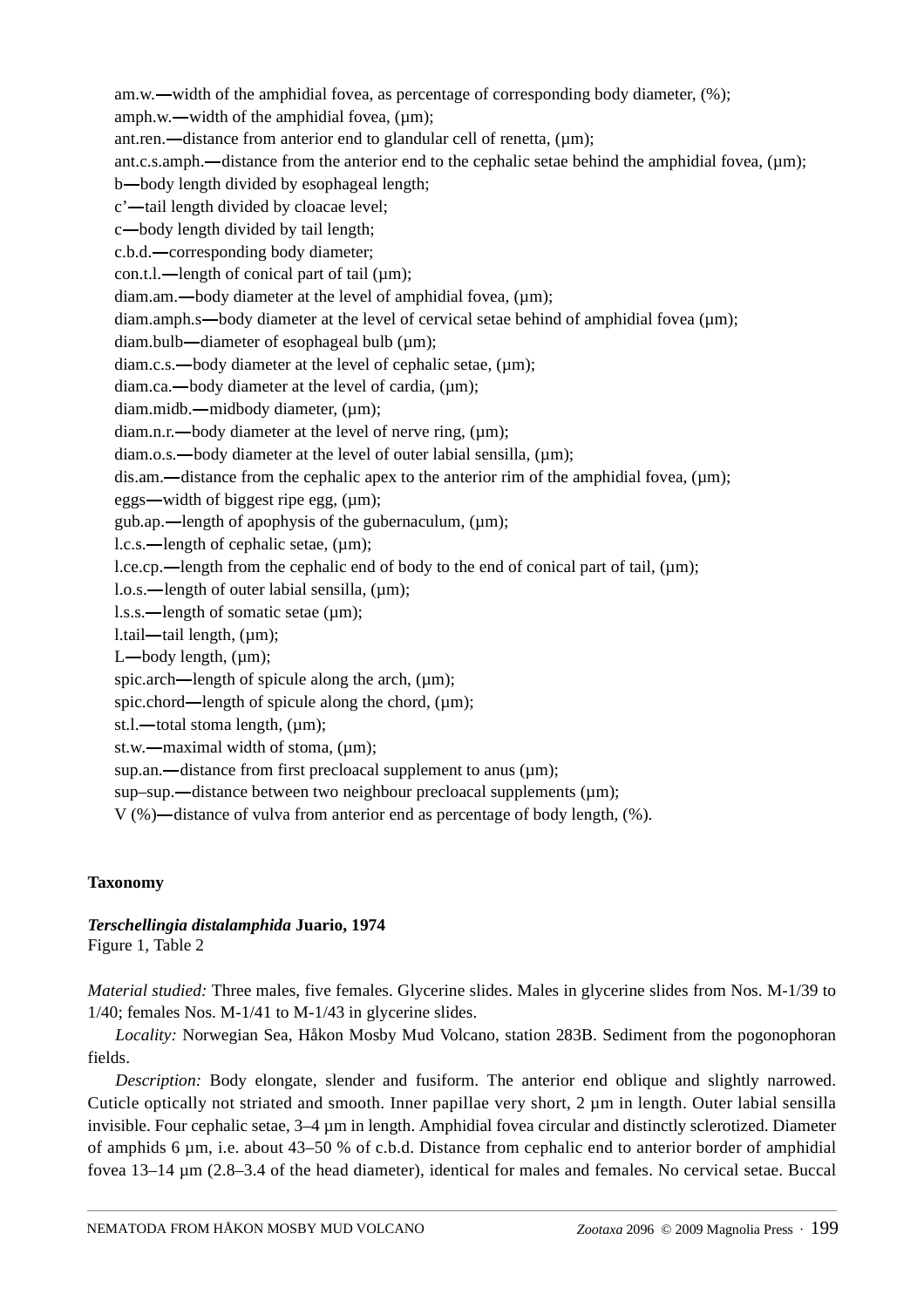cavity small, narrow, triangular, weakly sclerotized. The width of stoma 3–4 µm in width and 10 µm in length. No teeth in stoma.

|                       | male $\overline{1}$ | males $(n=2)$  | females $(n=5)$ |
|-----------------------|---------------------|----------------|-----------------|
| $\mathbf L$           | 1010                | $872.1 - 1063$ | 750-937.5       |
| $\rm{a}$              | 32.5                | $29.1 - 37.9$  | $22.7 - 29.3$   |
| $\, {\bf B}$          | 13.2                | 11.4-13.9      | $12.3 - 15.3$   |
| $\mathbf{c}$          | 7.3                 | $2.7 - 2.8$    | 2.5             |
| $\rm V$ %             |                     |                | 32.6-40.8       |
| l.ce.cp.              | 562.5               | $500 - 625$    | 500-566         |
| l.c.s.                | 3                   | $\overline{3}$ | $\overline{3}$  |
| diam.c.s.             | 9                   | $7 - 8$        | $7 - 8$         |
| st.w.                 | 3                   | $3 - 4$        | $3 - 4$         |
| amph.w.               | 6                   | 6              | 6               |
| diam.amph.            | 12                  | 13             | $12 - 13$       |
| dis.amph.             | 14                  | $13 - 14$      | 13              |
| diam.n.r.             | $20\,$              | $20 - 21$      | $20 - 22$       |
| diam.bulb.            | 21                  | $20\,$         | 20              |
| diam. ca.             | 27                  | $24 - 26$      | $24 - 25$       |
| ant. ren.             | 54.9                |                | 54-54.9         |
| diam.midb.            | 31                  | $28 - 30$      | $32 - 33$       |
| a.b.d.                | 24                  | $22 - 23$      | $20 - 21$       |
| con.t.l.              | 61.2                | 61.2           | $43 - 55$       |
| 1.tail                | 137.7               | 321.3-382.5    | 375             |
| $\mathbf{c}^{\prime}$ | 5.7                 | $14 - 17.4$    | 18.8            |
| gub.ap.               | 9.2                 | 9.2            |                 |
| spic.chord            | 15.2                | $12.2 - 18.3$  |                 |
| spic.arch             | 24.4                | 24.4           |                 |
| eggs                  |                     |                | $21 - 22$       |

**TABLE 2.** Morphometrics of *Terschellingia distalamphida* Juario, 1974 (all measurements are in µm unless otherwise stated, except ratios a, b, c and c').

Oesophagus narrow, cylindrical and muscular along its entire length, posteriorly forming a pronounced spherical bulb. Intestine gleam well visible. Hypodermal cells of intestine with green granular content. Cardia small, slightly extended. Length of cardia 10–11  $\mu$ m. Glandular body of the renetta cell porrect, settles down below the cardia, well seen in the light microscope. Excretory pore situated beneath to the nerve ring, 30–35 µm from the posterior end of the bulb.

Male reproductive system diorchic, with oustreched anterior testis and reflexed posterior one. Both of them located to the left of the intestine. Unripe spermatozoa are large, oval or triangular–shaped. Spermatozoa in the anterior testis slightly bigger than in the posterior one. Vas deferens long and thin. Spicules paired, equal, arcuate, with cuticle crest, proximally cephalated and tapered distally. Gubernaculum short, with awide caudal apophysis. Precloacal supplements absent. Female reproductive system didelphic, with outstretched ovaries, identical in length, located to the left of intestine. Oviduct contains  $\overline{3}$  eggs, the biggest  $20-25 \,\mu m$  in size. Tail elongate, with three caudal glands, basal part conical, measuring 61.2  $\mu$ m in males and 42.7–54.9 µm in females, with threadlike distal part. Conical part of the tail scattered with few somatic setae, 2 µm. No terminal setae at the tip of the tail. Tail length exceeds a.b.d. 17.8 times in both male and female.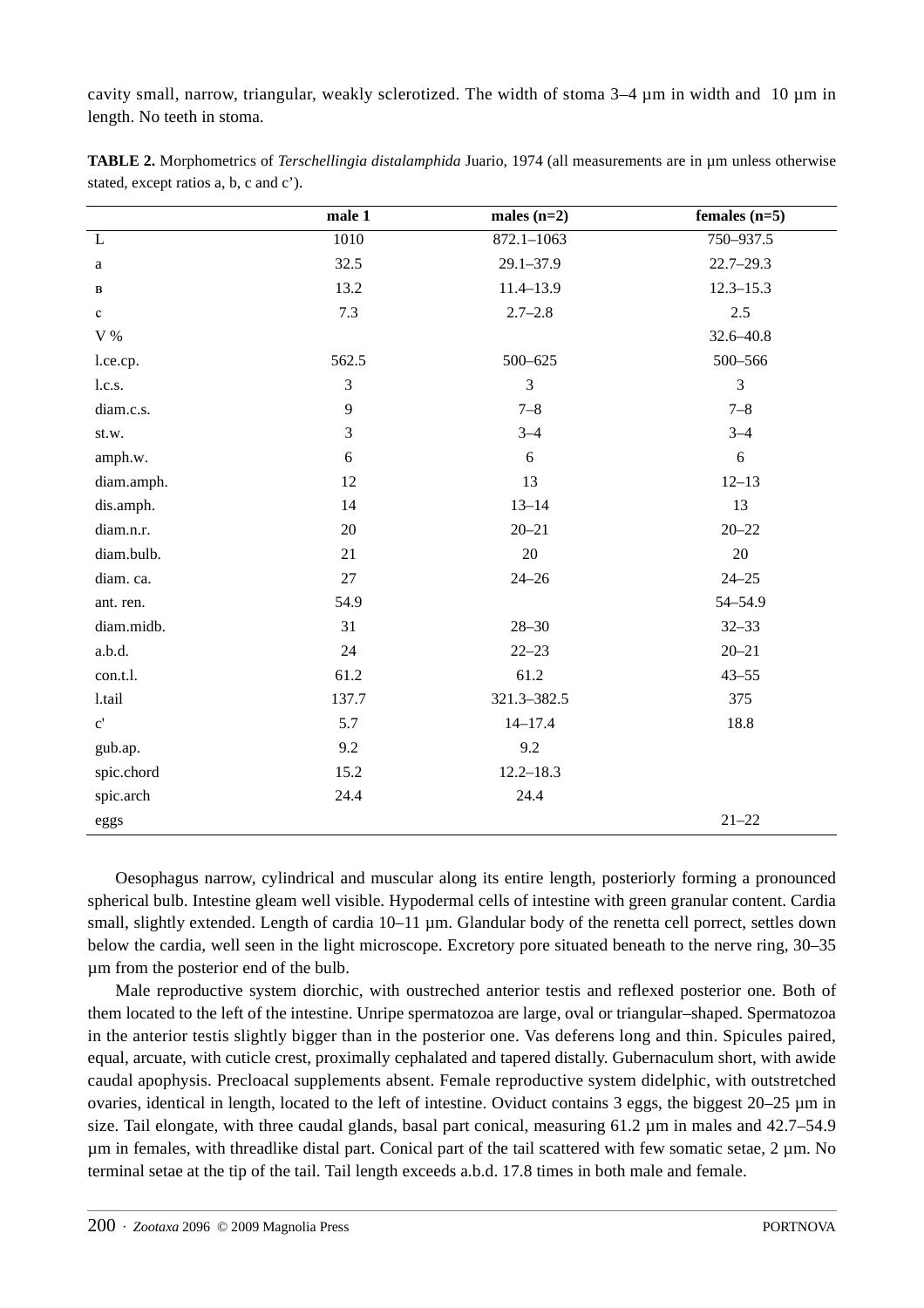

**FIGURE 1.** *Terschellingia distalamphida* Juario, 1974, details. A: male 1, total view; B: tail region; C: female, cephalic end; D: female, total view. Scale bars: 100 μm.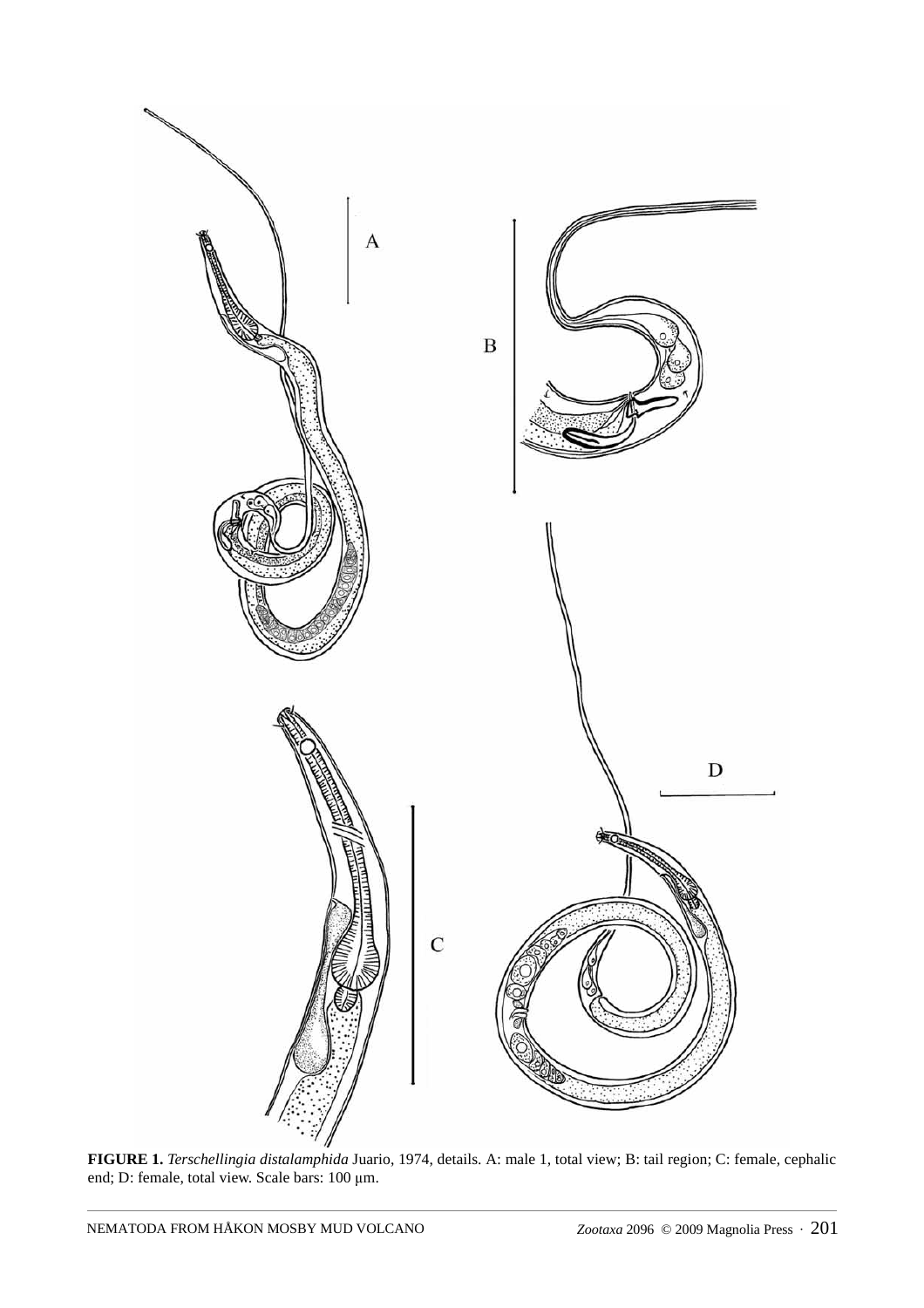*Remarks* The Håkon Mosby specimens in general fit the original description of Juario (1974), except in the case of value "a" which was several times lower in type specimens (a=29.1–37.1 vs. 48.4–64.6) and slight difference in the body length:  $872.1 - 1063 \,\mu m$  vs.  $1162 - 1343 \,\mu m$ .

## *Terschellingia longicaudata* **De Mann, 1907**

Figures 2, Table 3

*Material studied:* Three males, four females. Glycerine slides. Males in glycerin slide from Nos. M-1/35 to M-1/38; females from Nos. M-1/35 to M-1/37.

*Locality:* Norwegian Sea, Håkon Mosby Mud Volcano, station 283A. Sediment from the pogonophoran field.

male 1 males (n=2) females (n=4) L 1062.5–1250 1250–1437.5 a 22.3 26.6–28.4 19.8–23.2  $11.9$  10–11.6 11.7–15.65 c 4.4  $2.85-4.3$  3.3-4  $V$  (%) 39–40 l.o.s. 2 2 2 2 2 diam.o.s. 15 14–17 17–19 l.c.s  $4 \t 4 \t 4$ diam.c.s. 26 22–25 24–25 ant.c.s.amph. 18 18 17–18 16–19 st.w. 6 6 6–7 st.l. 2 2 2 2 amph.w. 10 10 9–10 diam.amph. 19 20 21–22 dis.amph.  $5\qquad 5\qquad 5\qquad 5$ diam.n.r. 32 33–36 36–44 diam.bulb. 39 37–40 41–48 diam.ca.  $44 \times 41-45 \times 47-56$ ant.ren. 61–70.2 **58** 67.1–100 61–70.2 diam.midb.  $49 \t\t 40-44 \t\t 61-62$ a.b.d. 35 36–42 con.t.l. 61–61.2 61.2–68.8 l.tail 250 245–437.5 312.5–375 c'  $7.1$   $7-12.5$   $8.4-10.1$ gub.ap. 12.2 12.2–15 spic.chord 24.4 24.4–27.5 spic.arch 30.5 30.5–36.6 eggs  $41-60$ 

**TABLE 3.** Morphometrics of *Terschellingia longicaudata* De Mann, 1907 (all measurements are in µm unless otherwise stated, except ratios a, b, c and c').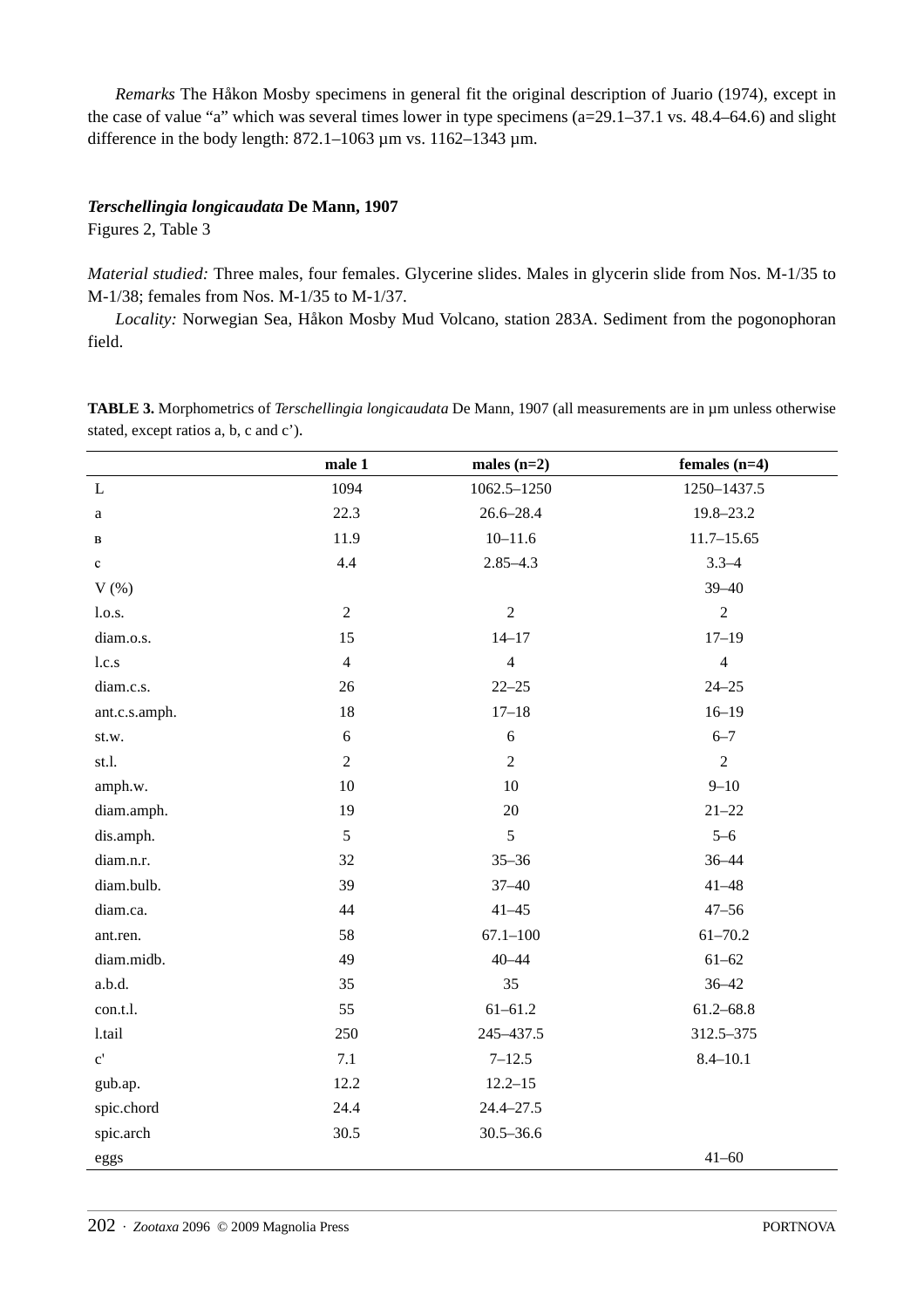

**FIGURE 2.** *Terschellingia longicaudata* De Mann, 1907, details. A: male 1, total view; B male 2, cephalic end; C: posterior end; D: vulva. Scale bars: 100 µm.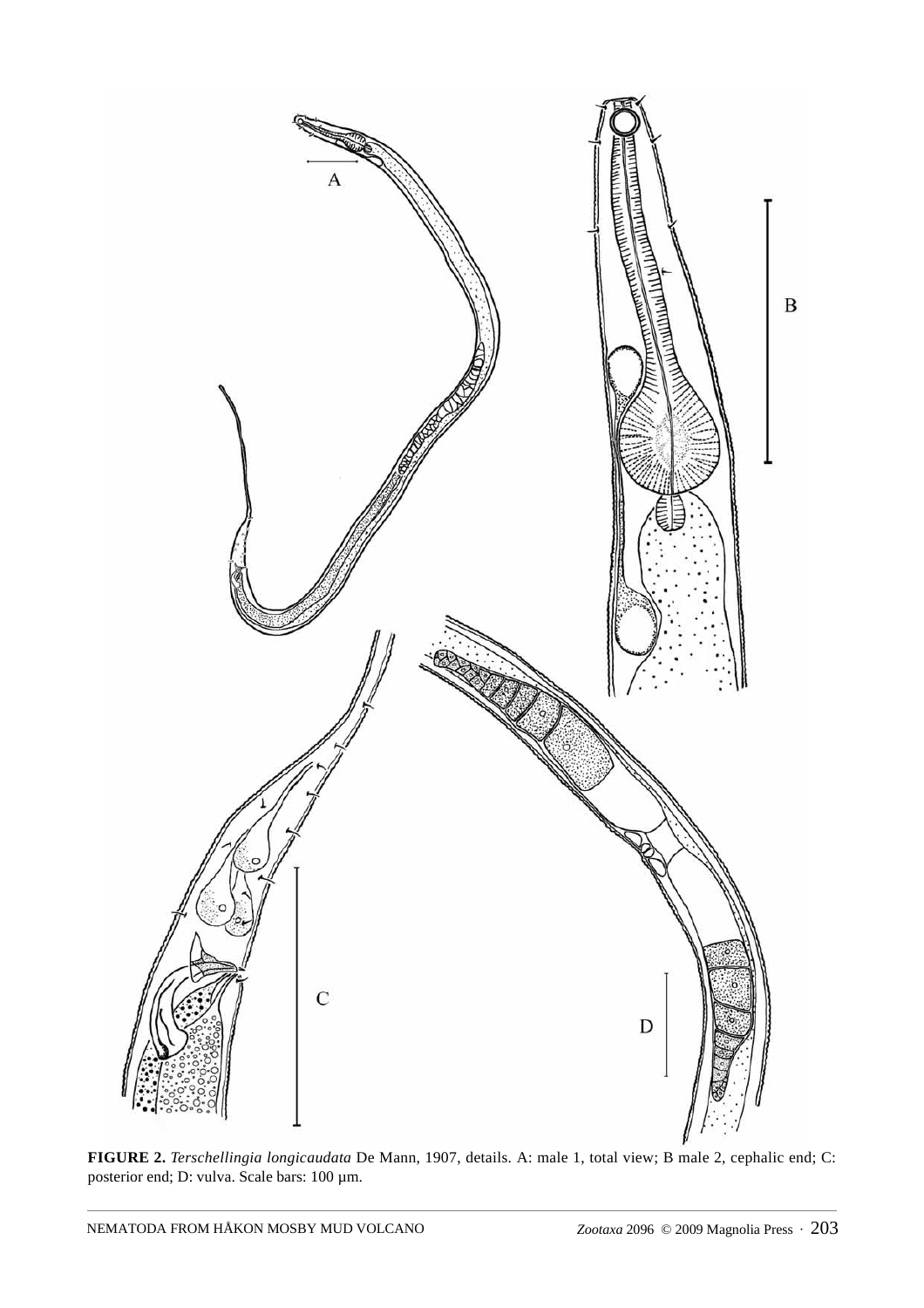*Description:* Body slender, long and fusiform. Cuticle with disappearing thin striation, which is poorly visible under light microscope. Head anteriorly rounded and slightly truncate on the top. Six inner, labial papillae 1µm long. Six outer, labial, setiform sensilla 2–3 µm long. Four cephalic setae 3–4 µm long, forming a circle slightly under the amphid. These setae located 17–18 µm and 16–19 µm from the anterior end in males and females, respectively. Somatic setae scattered irregularly at pharyngeal part of the body, untill excretory pore of ventral gland. Amphidial fovea circular and sclerotized. Diameter of amphidial fovea 9–10 µm, i.e. ca. 41–50 % of c.b.d. Distance from apex to anterior border of the amphidial fovea 5–7 µm, identical in males and females. Buccal cavity small, saucer-shaped, unarmed, 6–7 µm wide and 2 µm long. Oesophagus narrow, cylindrical, muscular along its entire length, posteriorly forming a well-pronounced bulb. The diameter of the bulb is 37–40 µm in males and 40–48 µm in females. Intestine gleam easily visible.

Cardia oval, 20 µm long. Renetta big, easily visible, consisting of 2 spheres connected with each other by a thin channel. Glandular body with nuclei of renetta clearly seen below the cardia. Renetta ampulla slightly widens and oval. Excretory pore located ventrally, beyond the level of the nerve ring.

The reproductive system of males diorchic. Outstretched anterior testis and reflexed posterior are similar in length. Both testes lie to the left of intestine. Vas deferens long and thin, with granulated content. Spermatozoa oval with easily visible nuclei. Spicules bent, strongly arched, 30.5–36.6 µm (arch) or 24.4–27.5 µm (chord), distally acute, proximally broadened and cephalic. Gubernaculum short with wide, pointed, caudal apophysis, 12.2–15 µm long. One precloacal seta, 2–3 µm long. Precloacal supplements absent.

Females reproductive system didelphic, with two outstretched ovaries. Posterior and anterior ovaries of similar length. Ovaries located to the left of intestine. The width of the biggest egg in the oviduct was 41–60 µm.

Tail elongate-filiform, with basal conical part, containing three caudal glands. Tail length 7–12 a.b.d. Ventral and dorsal sides of conical part of the tail with scattered somatic setae, 4µm long.

*Remarks*: The Håkon Mosby specimens fit the original description by De Mann (1907). Specimens from the mud volcano also correspond well to the redescription of *T. longicaudata* by Chitwood (1951) based on nematodes from the sea weeds of Copano Bay, Texas. Distinction only between lengths of spicules. The spicules on the specimens of *T. longicaudata* from the Håkon Mosby mud volcano were shorter than on the specimens from Chitwood's description (30.5–36.6 µm vs. 40µm).

#### *Sabatieria ornata* **Ditlevsen, 1918**

Figures 3, Table 4

*Material studied:* four males, three females. Glycerine slides. Males in glycerin slide Nos. from C-1/22 and C-1/23; females from No. C-1/24.

*Locality:* Norwegian Sea, Håkon Mosby Mud Volcano, station 263B, 272. Sediment from the pogonophoran field and bare sediment from the centre of caldera.

*Description:* Body elongate, spindle-shaped to cylindrical. Cuticle transversally striated, but striation poorly visible. Cuticle bears transversal rows of punctation. Lateral dots slightly larger than median and submedian dots, arranged disorderly. Somatic setae distributed along the body, shorter than cephalic ones.

Cephalic end separated from the body, narrowing at the level of amphid. Labial setae short, 1 µm long. Cephalic setae 3–6 um in males and 7 um in females. Amphidial fovea coiled spirally in three turns, large, with precise cuticle edging. In males diameter of amphidial fovea  $12-14 \,\mu m$ , i.e.  $70-77 \%$  of c.b.d., in females  $12-14 \,\mu$ m, i.e. 70–87% of c.b.d. correspondly. Distance from the anterior end to the amphidial fovea 7–10  $\mu$ m in males and 8–10 um in females.

Cuticle at the anterior end thick. Stoma small and cup-shaped, walls not sclerotized. Small projection like denticles on the dorsal side at the base of stoma.

Oesophagus long, slightly muscular along its length, gradually extending to posterior end. Cardia small.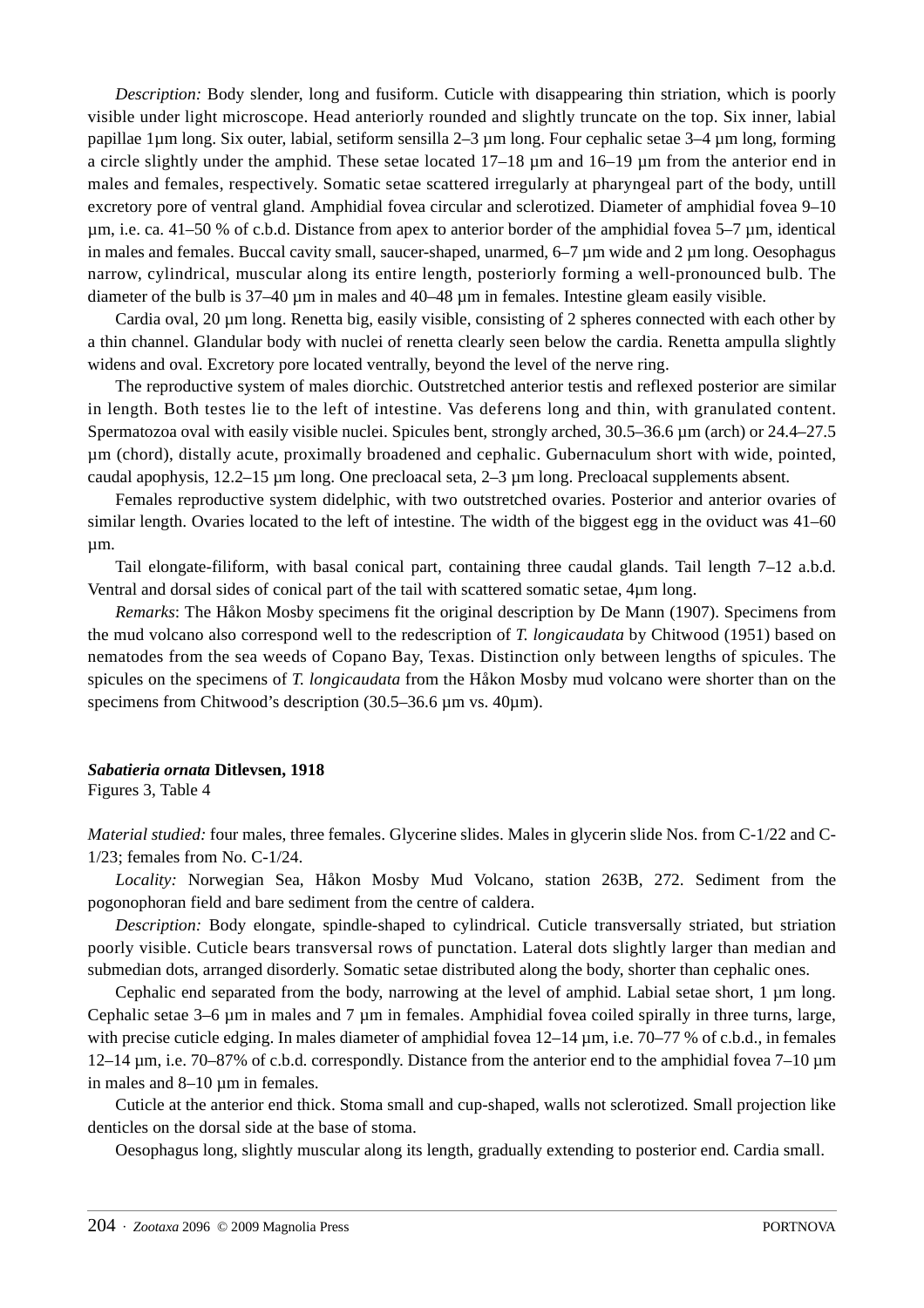

**FIGURE 3.** *Sabatieria ornata* Ditlevsen, 1918, details. A: male 1, total view; B: male 1, cephalic region; C: cloacal region; D: male 1, spicules. Scale bars: 100μm.

The glandular body of renetta cell sacciform, filled by granulated content. Ventral pore situated at the level of nerve ring, visible in one specimen. Distance between anterior end and excretory pore difficult to measure. Posterior part of renetta cell located below cardia. Distance between anterior end to the glandular body of renetta cell 153–168.3 µm in males and 153–183.6 µm in females.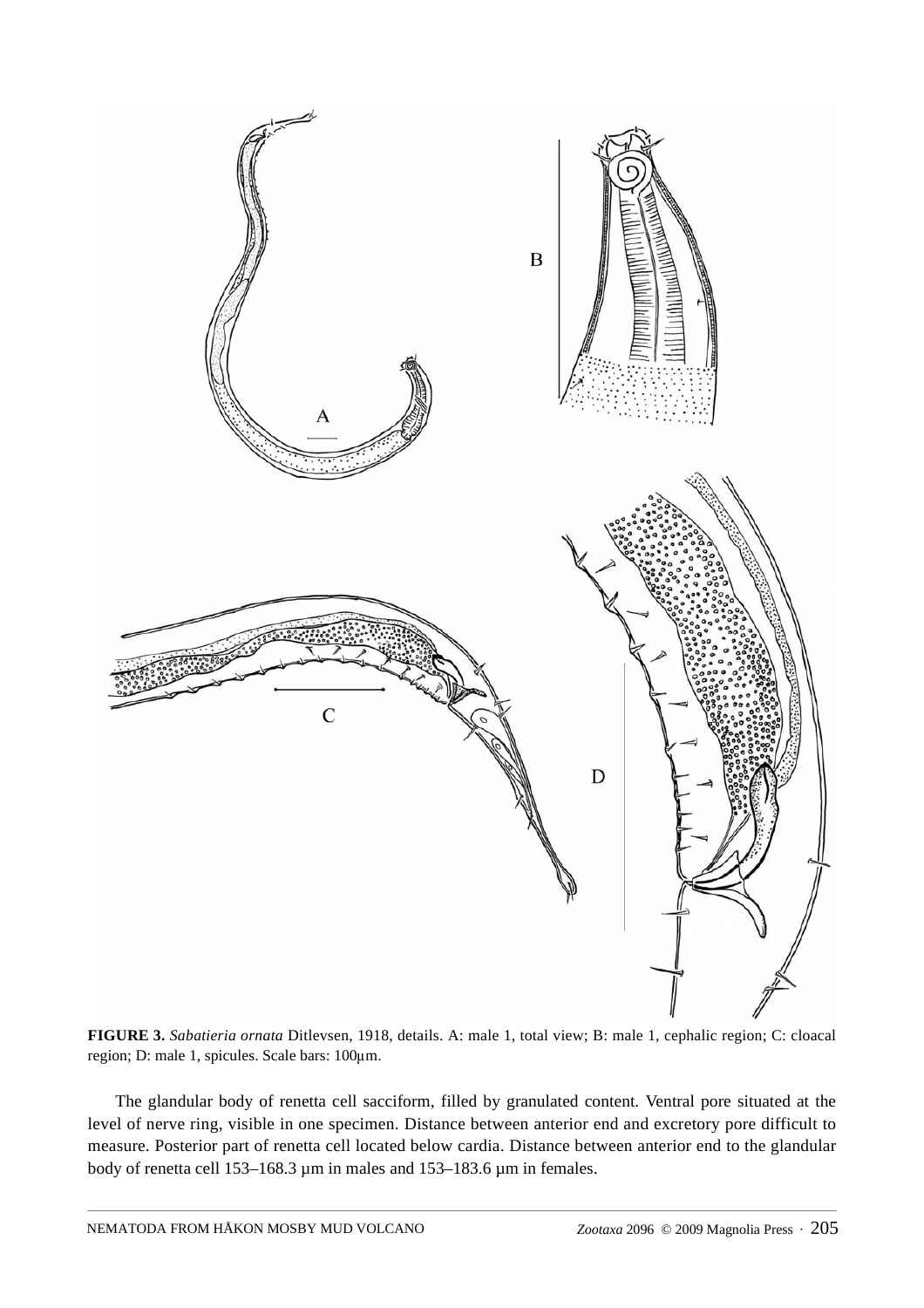|                       | male 1           | males $(n=3)$ | females $(n=3)$ |
|-----------------------|------------------|---------------|-----------------|
| $\mathbf L$           | 2332.4           | 1999-2499     | 2499-2832.2     |
| $\rm{a}$              | 34.3             | $32.2 - 35.7$ | $23 - 32.2$     |
| $\mathbf b$           | 9.3              | $6.4 - 9.9$   | $7.6 - 10$      |
| $\mathbf c$           | 9.3              | $8 - 13.3$    | $9 - 9.9$       |
| $V$ $(\%)$            |                  |               | 45-48.3         |
| l.c.s.                | $\overline{4}$   | $4 - 5$       | $3 - 4$         |
| 1.s.s.                | $\overline{4}$   | $4 - 5$       | $3 - 4$         |
| diam.c.s.             | 18               | $17 - 18$     | 18              |
| st.w.                 | $\boldsymbol{7}$ | $6 - 7$       | $7 - 8$         |
| st.l.                 | $\sqrt{5}$       | $4 - 6$       | $4 - 6$         |
| amph.w.               | 13               | $12 - 14$     | $12 - 14$       |
| diam.amph.            | 17               | $17 - 18$     | $16 - 17$       |
| dis.amph.             | 8                | $7 - 10$      | $8 - 10$        |
| diam.n.r.             | 56               | $53 - 65$     | $60 - 83$       |
| diam.ca.              | 65               | 58-74         | $83 - 93$       |
| ant.ren.              | 168.3            | 153-168.3     | 153-183.6       |
| diam.midb.            | 68               | $62 - 77$     | $97 - 108$      |
| a.b.d.                | 45               | 44-49         | $52 - 55$       |
| 1.tail                | 250              | 187.5-219     | 250-313         |
| $\mathbf{c}^{\prime}$ | 5.5              | $3.9 - 5.7$   | $4.5 - 6$       |
| gub.ap.               | 22               | $22 - 25$     |                 |
| spic.chord            | 61.2             | 53.5-61.2     |                 |
| spic.arch             | 61.2             | $61.2 - 76.5$ |                 |
| sup.an.               | 12               | $11 - 12$     |                 |
| eggs                  |                  |               | $50 - 84$       |

**TABLE 4.** Morphometrics of *Sabatieria ornata* Ditlevsen, 1918 (all measurements are in µm unless otherwise stated, except ratios a, b, c and c').

Anterior and posterior testes outstretched and situated to the left of the intestine. Vas deferens lies to the right of intestine. Sperm cells inside the testes seed-like, filled very densely. Spicules short, arcuate, 61.2–76.5 µm (arch) and 53.5–61.2 µm (chord) with weakly visible thickenings at their ends. Proximally cephalic and distally acute. Gubernaculum with slightly arched dorso–caudal apophysis. Length of gubernaculum 22–25 µm. Long row of 17–18 midventral precloacal supplements present in males. All supplements bulging, cupola-shaped with axial canals. Distance from cloaca to the nearest cupola 11–12 µm. Five posteriormost supplements located very close to each other. The sixth supplements a little bit further from the fifth one; other 11 and 12 located at similar distance from each other. Additional precloacal setae (4–5 µm) located anterior to supplements.

Female reproductive system didelfic. Ovaries outstretched and of similar length. Anterior ovary to the left of intestine, the posterior one right. The width of the biggest egg in the oviduct is  $84 \mu m$  in one female and 50 µm in the other two females.

Tail subdived into proximal conical and distal cylindrical parts. Length of the cylindrical part of tail more than 50% of the length of the conical one, with drop-like thickened tip. On the top of tail 3 caudal setae are visible. Short somatic setae sparsely distributed along conical part of the tail.

*Remarks:* Species from the Håkon Mosby resemble the *Sabatieria-ornata-*group based on the arrangement of precloacal supplements (5 supplements very close to each other), amphidial fovea with 3–4 turns, and slightly curved dorso-caudal apophyses. The male described by Ditlevsen (1918) was more slender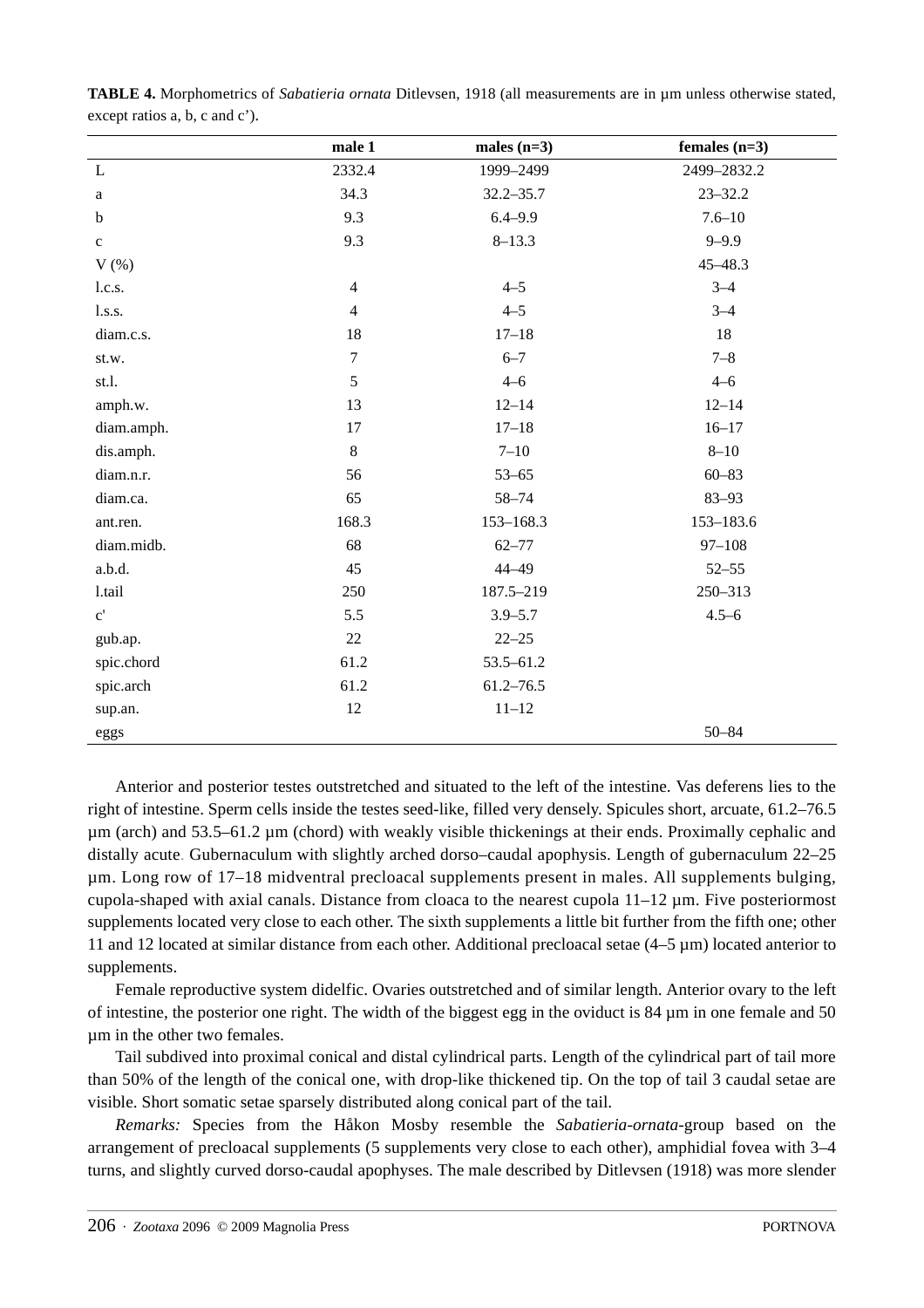than specimens from the mud volcano ( $a=47$  vs.  $a=34.3$ ), with 14 precloacal supplements vs. 17-18 supplements in individuals from Håkon Mosby. All other measurements in the original description and all other descriptions (Platt 1985; Platt & Warwick 1988; Schuurmans Stekhoven 1946; Tchesunov 2000) are similar to those in the specimens from the Håkon Mosby mud volcano.

## *Molgolaimus haakonmosbiensis* **sp. n.**

Figures 4, Table 5

*Type material:* five males, three females. Glycerine slides. Holotype: male in glycerin slide No. D-1/18–1. Paratypes: males, nos. from D-1/18 to D-1/20; females, nos. from D-1/19 to D-1/21.

*Type locality:* Norwegian Sea, Håkon Mosby Mud Volcano, stations 283A, 283B. Sediment from the pogonophoran fields.

*Etymology:* referring to the Håkon Mosby Mud Volcano.

**TABLE 5.** Morphometrics of *Molgolaimus haakonmosbiensis* sp. n. (all measurements are in µm unless otherwise stated, except ratios a, b, c, c', l.tail/c, spic/abd, L/spic.arch, l.tail/spic.arch/a.b.d.).

|                        | male 1         | males $(n=4)$  | females $(n=3)$ |
|------------------------|----------------|----------------|-----------------|
| L                      | 581.4          | 535.5-612      | 550.8-581.4     |
| a                      | 20.8           | $21.3 - 22.4$  | $13.5 - 17.7$   |
| $\bf b$                | 7.6            | $8.4 - 10$     | $9 - 9.5$       |
| $\mathbf c$            | 9.5            | $8.75 - 13.2$  | $9 - 9.5$       |
| $V$ $(\%)$             |                |                | $41.7 - 52.6$   |
| l.c.s.                 | $\overline{4}$ | $\mathfrak{Z}$ | $\overline{4}$  |
| diam.c.s.              | 8              | $\mathbf{9}$   | 9               |
| st.w.                  | $\mathbf{1}$   | $\mathbf{1}$   | $\mathbf{1}$    |
| st.1.                  | $\mathbf{1}$   | $\mathbf{1}$   | $\mathbf{1}$    |
| amph.w.                | $\sqrt{5}$     | 5              | 5               |
| diam.amph.             | 10             | $10 - 11$      | $10 - 11$       |
| dis.am.                | 11             | $10\,$         | 10              |
| diam.n.r.              | 21             | $20 - 23$      | 21              |
| diam.ca.               | 24             | $23 - 24$      | $24 - 29$       |
| diam.midb.             | 28             | $26 - 28$      | $31 - 43$       |
| a.b.d.                 | 22             | $21 - 23$      | $20 - 28$       |
| 1.tail                 | 61.2           | 61.2           | 61.2            |
| $\mathbf{c}^{\prime}$  | 2.8            | $2 - 2.9$      | $2.2 - 3.06$    |
| l.tail/c               | 6.4            | $6.1 - 6.9$    | $6.4 - 6.8$     |
| gub.ap.                | 12.2           | 12.2           |                 |
| spic.chord             | 24.4           | 24.4           |                 |
| spic.arch              | 30.5           | 30.5           |                 |
| suppl.an.              | 12.2           | 12.2           |                 |
| sup-sup.               | 6.1            | 6.1            |                 |
| eggs                   |                |                | 23              |
| spic/abd               | 1.4            | $1.32 - 1.45$  |                 |
| L/spic.arch            | 19.06          | $17.5 - 20$    |                 |
| l.tail/spic.arch/a.b.d | 43.7           | 42.2-46.3      |                 |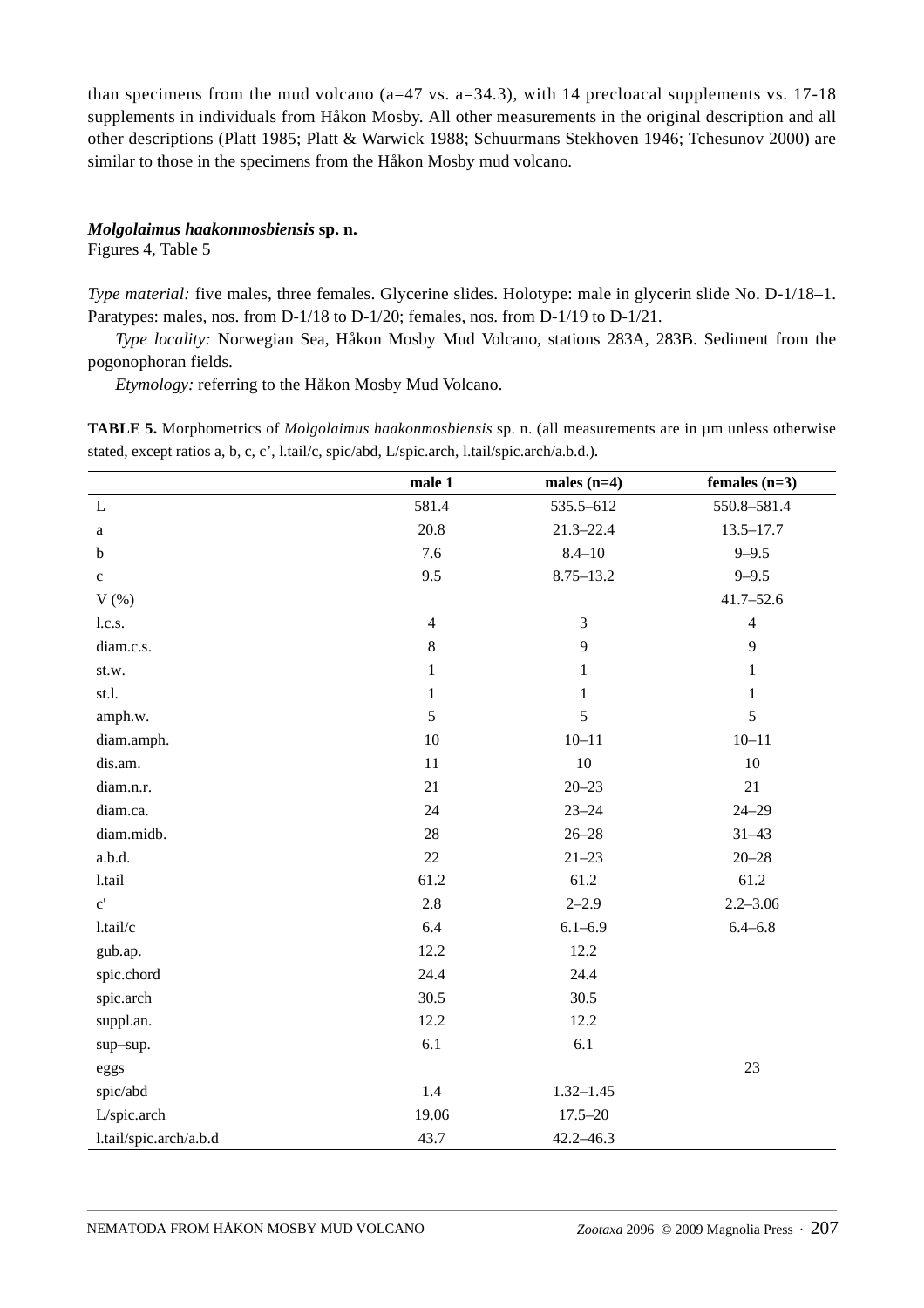*Description:* Body short, cylindrical. Cuticle finely striated, striation especially visible on the tail. Cuticle thickens at the head. Head small and wide, separated from body by small narrowing before head setae. Inner and outer labial sensilla indistinct.

Four cephalic setae 3–4 µm long, arranged slightly over the cephalic constriction. Amphidial fovea circular, distinctly sclerotized, 5–6 µm in diameter (45–50 % of c.b.d.). Distance from apex to anterior border of amphidial fovea 10–11 µm, identical for males and females. No somatic setae along the body.

Stoma small, very narrow, weakly sclerotized, without teeth. Oesophagus narrow, cylindrical, and muscular along its entire length, posteriorly forming a pronounced spherical bulb. Diameter of the bulb 20 µm. Intestine gleam well looked through. Cardia small and extended.



D

**FIGURE 4.** *Molgolaimus haakonmosbiensis* sp. n., details. A: holotype male, total view; B: holotype male, cloacal region; C paratype female, total view; D paratype female, cephalic region. Scale bars: 50 μ<sup>m</sup>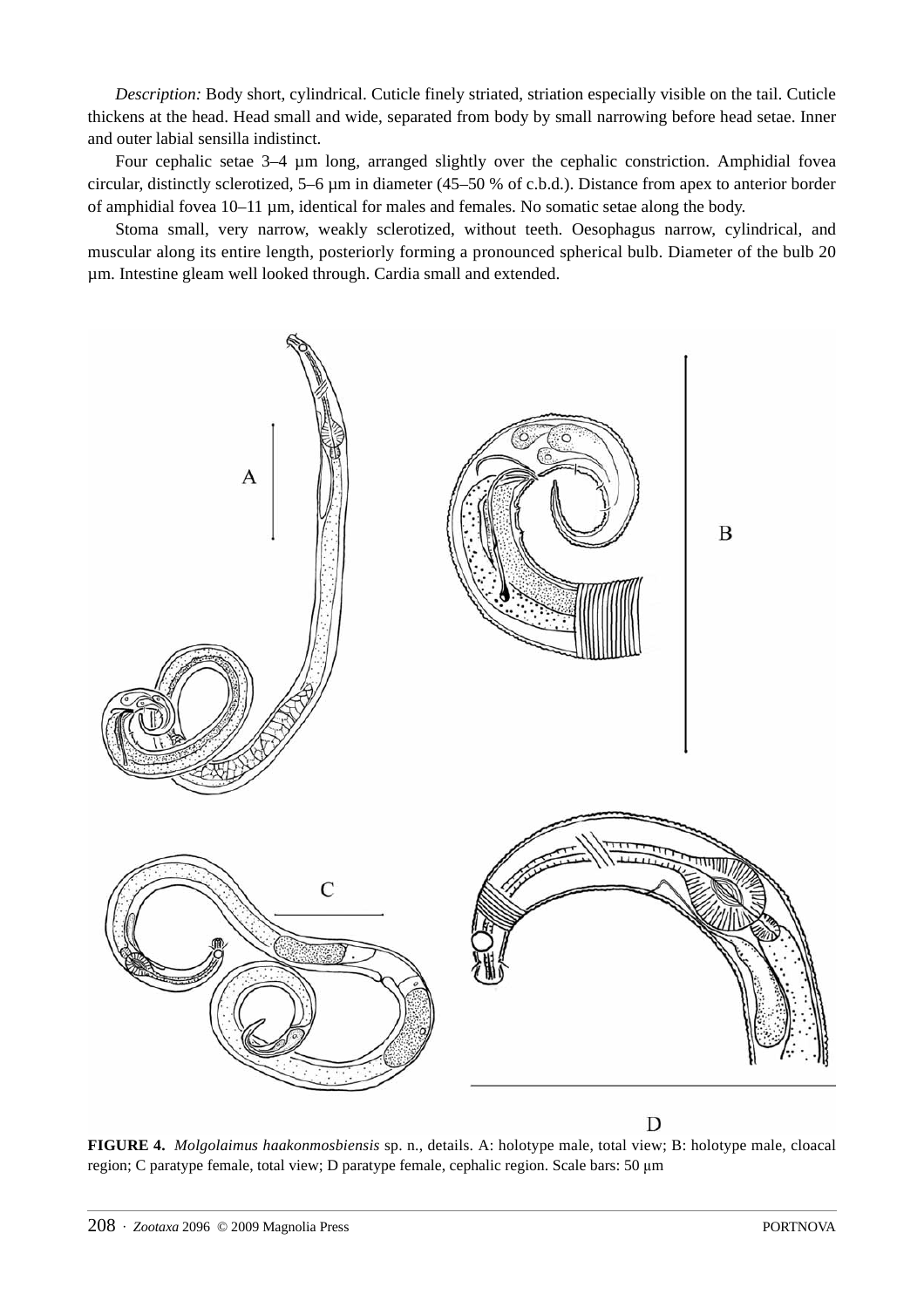Glandular body of the renetta cell porrect, lies below cardia at the ventral side of the body. Excretory pore located between the nervous ring and bulb.

Male reproductive system monorchic. Outstretched testis situated to the left of intestine. Vas deferens long and thin. Spermatozoa oval and trapezium-shape filling the testes very dense.

Spicules short, thin, flexuous, ventrally bent, with dilated and excurved proximal parts. Length of spicules 30.5  $\mu$ m (arch), and 24.4  $\mu$ m (chord). Relation of spicules length vs. a.b.d. 1.32–1.45.

Gubernaculum with thin, long, claw–like, hamose front apophysis. Length of apophysis 12.2 µm. The two precloacal papilla formed supplements with short terminal setae present in all males. Distance between anus and nearest supplement 12.2 µm. Distance between two supplements 6.1 µm.

Female reproductive system didelphic, with reflexed ovaries. Anterior ovary slightly longer than posterior one. The ovaries located to the left of the intestine. A formed egg well visible only in a single female, its diameter in the oviduct is 23 µm.

Tail conical, evenly tapering. Relation of spicules length vs. a.b.d. is 2–2.9. Relation of body length vs. spicules length is 17.5–20. Relation of the tail length vs. spicules length/a.b.d. is 42.2–46.3. The row of somatic setae  $1-2 \mu m$  long present at the ventral side of the tail.

*Diagnosis:* Short body length (550.8–612 µm), relatively large head diameter (7–9 µm). Cuticle finely striated. Amphidial fovea circular, distinctly sclerotized. Stoma small, narrow, without teeth. Oesophagus narrow, posteriorly forming a pronounced spherical bulb. Female reproductive system didelphic, both ovaries reflexed, located to the left of intestine. Monorchic, outstretched testis. Slender short spicules with amplated and excurved proximal parts. Clawform and hamose front apophysis. Two precloacal supplements. Tail conical.

*Discussion:* Based on the set of measurements, specimens from Håkon Mosby Mud Volcano belong to group 1a sensu Fonseca *et al.* (2006). New species differs from 5 known species of the group 1a by length and form of spicules and apophyses. *M. citrus* Gerlach, 1959 and *M. lazonus* Vitiello, 1971 have more straight and short (15 µm and 21 µm vs. 30.5 µm) spicules. In *M. turgofrons* Lorenzen, 1972 and *M. cuanensis* Platt, 1973 the body is longer than in the new species (746 µm and 1200–1500 µm vs. 536–612 µm). *M. lazonus* Vitiello, 1971 and *M. turgofrons* Lorenzen, 1972 lack the precloacal supplements. *M. parallgeni* Vitiello and Boucher, 1971 differs from the new species by having longer cephalic setae (6  $\mu$ m vs. 3–4  $\mu$ m) and more curved spicules.

The new species resembles *M. exceptionregulum* Fonseca *et al*., 2006 in the ratio of body length to spicules length. However, *M. exceptionregulum* differs from *M. haakonmosbiensis* sp.n. by the form of spicules (with a pronounced capitulum and ventrally curved blade), longer gubernaculum (19 µm vs. 12.2) µm), presence of only one precloacal supplement and digitate prolongation on its tail.

*Aponema ninae* **sp. n.**

Figures 5, Table 6

*Type material:* 6 males, 4 females. Holotype: male in glycerin slide No. D–1/14–3. Paratypes: males, Nos. from D-1/14 to D-1/17; females, Nos. from D-1/14 to D-1/15.

*Type locality:* Norwegian Sea, Håkon Mosby Mud Volcano, southern rim, depth 1288m and 1287m. Sediment from the pogonophoran fields.

*Etymology:* named in honour of the author's mother Nina V. Portnova.

*Description:* Body short, slender. Cuticle thin and finely striated. Striation is easily visible all over the body. Four rows of pores associated with hypodermal glands situated sublateral along the whole body.

Amphidial fovea distinctly sclerotized and circular, with interruption in the posterior part 4–5  $\mu$ m, in diameter (about 44.4–55.5 % of c.b.d). Distance from cephalic end to anterior border of amphidial fovea 10–12 µm. Head small, offset by a slight constriction, with four cephalic setae, 2.5–3 µm long. Inner and outer labial sensilla not visible using light microscope. Somatic setae 2–4 µm long, scattered along the body.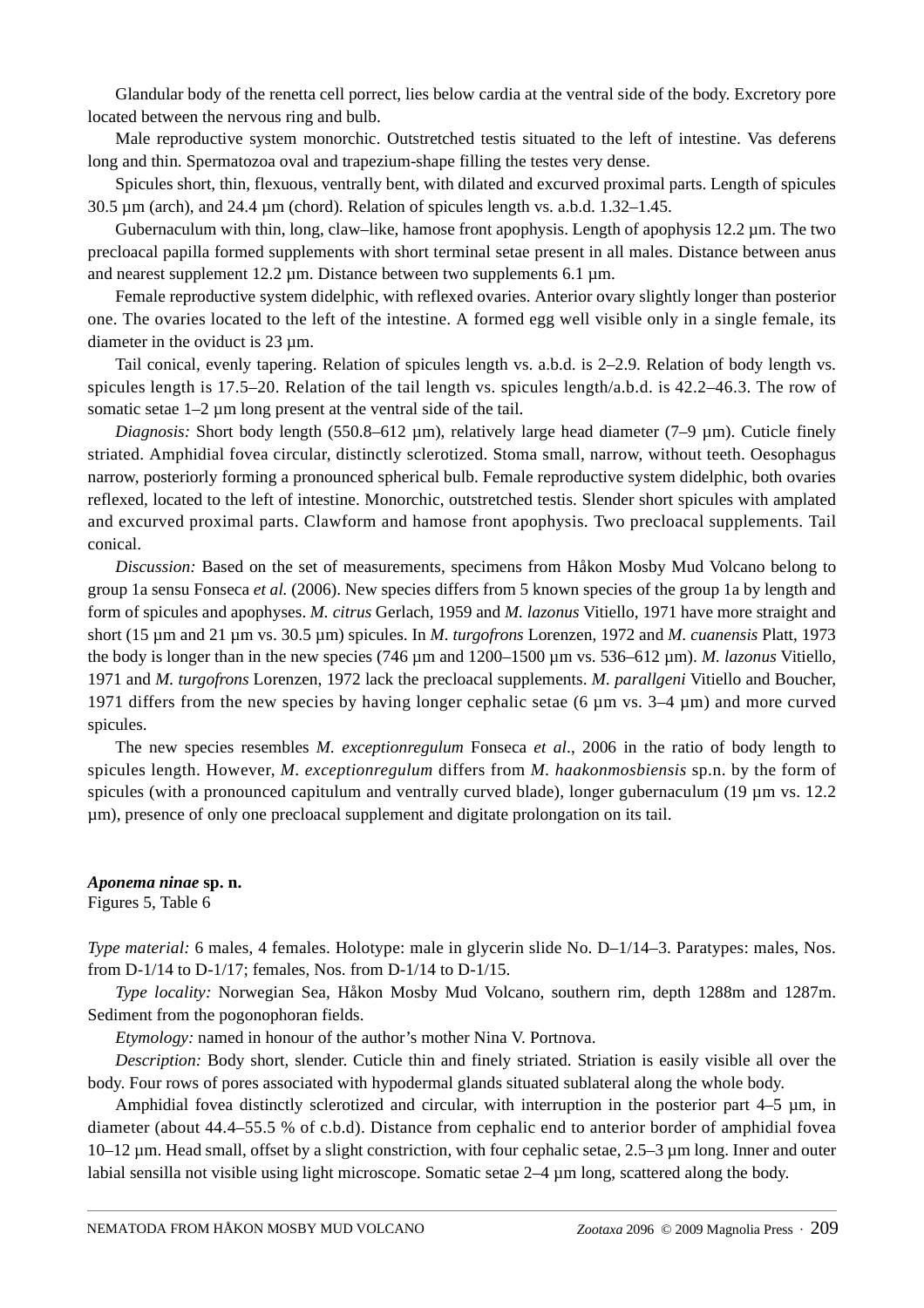Stoma small, narrow and weakly sclerotized. The dorsal thickening of cuticle observed in buccal cavity. This thickening resembles the subventral tooth described by other authors. Obvious dorsal and subventral teeth not present. Oesophagus cylindrical and muscular along its entire length. Posteriorly it is enlarged into spherical bulb 18 µm by width and 20 µm by length. Intestine gleam examined. Cardia small, oval. Glandular body of renetta cell sacciform, extended, with granular content.

Single anterior testis to the left side of intestine. Spicules are short, curved, slightly widened and cephalated proximally, 18.3 µm (arch), 12.2 µm (chord). Gubernaculum strongly sclerotized with wide and bevelled top to the apophyses, 6.1 µm long. Sperm cells of irregular form, densely filled testis. Precloacal supplements absent.

The female reproductive system didelphic, posterior and anterior ovaries of equal length, outstretched. The ovaries located to the right of the intestine. The width of the biggest formed eggs in the oviduct was 18–28 µm.

Tail long, slender, narrowed, with drop–shaped tip, 3.2–3.6 a.b.d in males and 3.8–4.4 a.b.d. in females. One caudal seta on the terminal part of the tail, 3–4 µm long.

**TABLE 6.** Morphometrics of *Aponema ninae* sp.n. (all measurements are in µm unless otherwise stated, except ratios a,  $b, c \text{ and } c'$ ).

|                       | male 1         | males $(n=5)$  | female $(n=4)$ |
|-----------------------|----------------|----------------|----------------|
| $\mathbf L$           | 382.5          | 351.9-382.5    | 367.2-382.5    |
| a                     | 16             | $17.4 - 19.5$  | $10.5 - 16$    |
| $\mathbf b$           | 6.25           | $5.2 - 6.25$   | $6 - 6.3$      |
| $\mathbf c$           | 6.25           | $5.7 - 6.25$   | $6 - 6.3$      |
| $V$ $(\%)$            |                |                | $39.5 - 52$    |
| 1.c.s.                | 2.5            | $\overline{3}$ | $\mathfrak{Z}$ |
| 1.s.s.                | $\overline{2}$ | $2 - 4$        | $\sqrt{2}$     |
| diam.c.s.             | $\overline{7}$ | $\sqrt{6}$     | $6 - 8$        |
| st.w.                 | $\overline{2}$ | $1.5 - 2$      | 1.5            |
| st.l.                 | $\overline{4}$ | 5              | $5\,$          |
| amph.w.               | $\overline{4}$ | $\overline{4}$ | $\overline{4}$ |
| diam.amph.            | 8              | $\,8\,$        | 9              |
| dis.amph.             | 11             | 11             | $10\,$         |
| diam.n.r.             | 19             | $17 - 19$      | $15 - 22$      |
| diam.ca.              | 22             | $20 - 23$      | $21 - 27$      |
| diam.midb.            | 24             | $18 - 22$      | $23 - 37$      |
| a.b.d.                | 19             | $17 - 18$      | $14 - 16$      |
| 1.tail                | 61.2           | $61.2 - 64.3$  | 61.2           |
| $\mathbf{c}^{\prime}$ | 3.2            | 3.6            | $\overline{4}$ |
| gub.ap.               | 6.1            | 6.1            |                |
| spic.chord            | 12.2           | 12.2           |                |
| spic.arch             | 18.3           | 18.3           |                |
| eggs                  |                |                | $18 - 28$      |

*Diagnosis:* Body short, cuticle thin and striated. Amphidial fovea circular in outline with interruption in the posterior part. Monorchic, anterior testis to the left side of intestine. Gubernaculum with wide, beveled on the top apophysis. The female reproductive system didelphic, both ovaries similar in length, outstretched. Tail elongated, narrowed and the end of the tail drop–shape, tip thickened with caudal setae.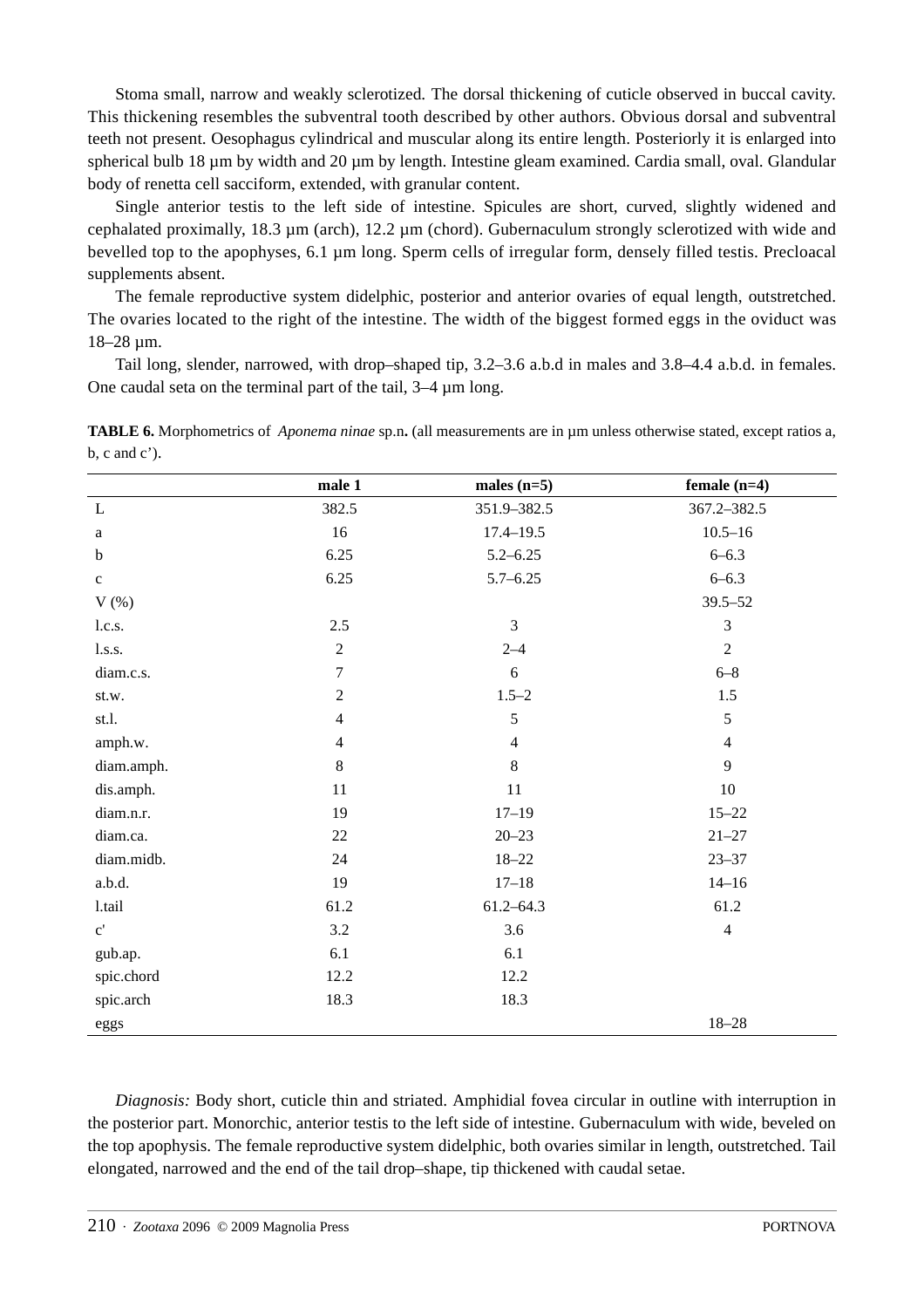

**FIGURE 5.** *Aponema ninae* sp.n., sp.n., details. A: Holotype male, total view; B: holotype male, cephalic region; C: holotype male, tail region; D: paratype female, tail region; E: paratype female, vulva. Scale bars: A–C 50 µm; D–E 100 µm.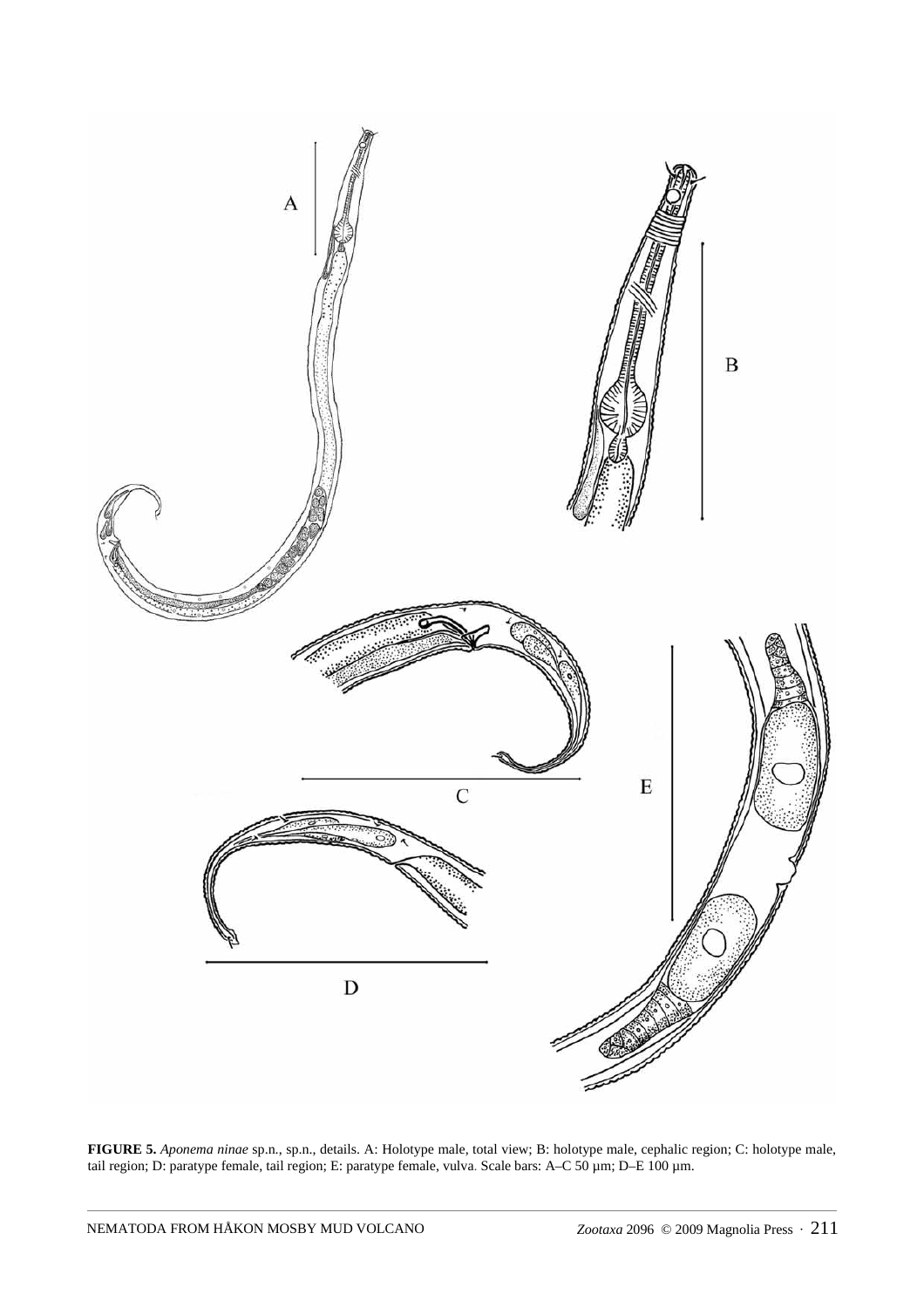*Discussion:* The new species differs from the all known *Aponema* species by its small length (352–382.5µm). It mostly resembles *A. mnazi*, *A. nympha*, *A. decramerae* and *A. torosa.* The new species of *Aponema* differs from *A. mnazi* Mithumbi & Vincx, 1999 by curved spicules and lack of precloacal supplement. *A. ninae* sp.n. differs from *A. nympha* Bussau & Vopel, 1999 and *A. decramerae* Mithumbi & Vincx, 1999 by the absence of sexual dimorphism in diameter of amphidial fovea. It most resembles *A. torosa* Lorenzen, 1973. However, the new species differs by shorter body (352–382.5  $\mu$ m vs. 740  $\mu$ m), shorter spicules (18.3  $\mu$ m vs. 35–37  $\mu$ m) and slender tail.

### **Acknowledgements**

I am grateful to Dr. A.V. Gebruk, Dr. V.O. Mokievsky, Dr. T.N. Molodtcova for critical reading of the manuscript and valuable suggestions. I thank the referees, Dr. Gunnar Gad, Dr. Maria Miljutina and an anonymous reviewer, and invited editor Dr. Kai Horst George for their very helpful reviews. The present paper was supported by the HERMES project, EC contract GOCE–CT–2005–511234, funded by the European Commission's Sixth Framework Programme under the priority 'Sustainable Development, Global Change and Ecosystems'.

#### **References**

- Bussau, C. & Vopel, K. (1999) New nematode species and genera (Chromadorida, Microlaimidae) from the deep sea of the eastern tropical South Pacific (Peru Basin). *Annalen des Naturhistorischen Museums in Wien*, 101 B, 405–421.
- Chitwood, B.G. (1951) North American marine nematodes. *The Texas Journal of Science* 3, 617–672.
- De Mann, J. (1907) Sur Quelquesespèces nouvelles ou peu connues de nématododes libres vivant sur les côtes de la Zélande. *Tijdschrift der Nederlandsche Dierkundige Vereeniging. Leiden* 10, 227–244.
- Ditlevsen, H. (1918) Marine freeliving nematodes from Danish waters. *Videnskabelige Meddelelser fra Dansk Naturhistorisk Forening I Kjobenhavn* 70, 147–214.
- Fonseca, G., Vanreusel, A. & Decraemer, W. (2006) Taxonomy and biogeography of *Molgolaimus* Ditlevsen, 1921 (Nematoda: Chromadoria) with reference to the origins of deep sea nematodes. *Antarctic Science* 18(1), 23–50.
- Gerlach, S.A. (1959) Neue Meeres–Nematoden aus dem Supralitoral der deuteschen Küsten. *Internationele Revue der Gesamten Hydrobiologie*, 44, 463–467.
- Jensen, P. (1978) Revision of Microlaimidae, Erection of Molgolaimidae fam.n., and Differential diagnosis on the Systematic Position of Paramicrolaimus (Nematoda, Desmodorida). *Zoologica Scripta*, Vol. 7, 159–173.
- Juario, J.V. (1974) New free–living Nematodes from the Sublittoral Zone of the German Bight. *Veröffentlichungen des Instituts fur Meeresforschung in Bremerhaven*, 14, 275–303.
- Lorenzen, S. (1972) Die Nematodenfauna in Verklappungsgebiet für Industrieabwässer nordwestlich von Helgoland II. Desmodorida und Chromadorida. *Zoologische Anzeiger*, 187, 283–302.
- Lorenzen, S. (1973) Freilebende Meeresnematoden aus dem Sublitoral der Nordsee und der Kieler Bucht. *Veröffentlichungen des Instituts fur Meeresforschung in Bremerhaven*, Band 14, Heft 2.
- Muthumbi, A. & Vincx, M. (1999) Microlaimidae (Microlaimidea: Nematoda) from the Indian Ocean: description of nine new and know species. *Hydrobiologia*, 397, 39–58.
- Platt, H.M. (1973) Free–living marine nematodes from Strangford Lough, northern Ireland. *Cahiers de Biologie Marine*, 14, 295–321.
- Platt, H. M. (1985) The freeliving marine nematode genus Sabatieria (Nematode, Comesomatidae). Taxonomic revision and pictorial keys. *Zoological Journal of the Linnean Society*, 83, 27–78.
- Platt, H. M. & Warwick R.M. (1988) *Free–living marine nematodes. Part II. British Chromadorids. Pictorial keys to world genera and notes for the identification of British species. Synopses of the British Fauna, 38*. Published for the Linnean Society of London and the Estuarine and Brackish Water Sciences Association. By E.G. Brill/Dr. W. Backhuys. Leiden, New York, København, Köln, 502 pp.
- Portnova, D., Soltwedel, T. & Mokievsky ,V. Nematode assemblages of the Håkon Mosby Mud Volcano: spatial distribution and community structure. *Marine Biology Research*. (submitted)
- Seinhorst, J.W. (1959) A rapid method for the transfer of nematodes from fixative to anhydrous glycerine. *Nematologica*, 4, 67–69.
- Schuurmans Stekhoven, J. H. (1946) Freilebende marine Nematoden des Skagerraks und der Umgebung von Stockholm.